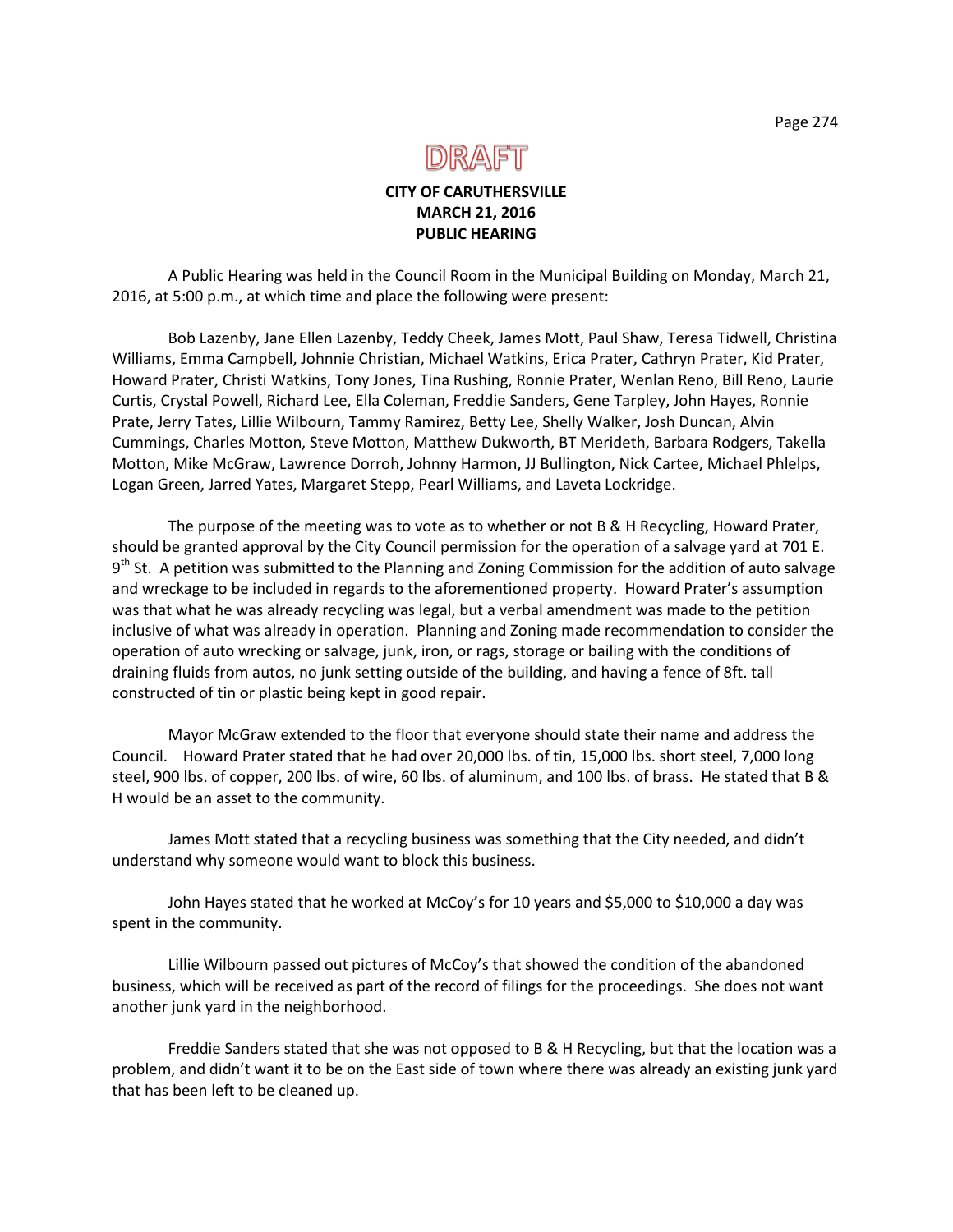

Jarred Yates stated that he felt that B & H would be putting money back into the community, and that it was needed. He stated that if the residents didn't want their kids playing in the area, than tell them to stay away.

Erica Prater stated that what happened with McCoy's doesn't apply to B & H. Howard cleaned up the mess that Branum's left behind, and has offered to help with the cleanup of McCoy's. Howard would not have bought the property if he hadn't been told that he could conduct business.

Charles Motton stated that when Eddie Taylor was operating his business adjacent to the said property he was told to clean it up and shut it down never to be reopened, with the same thing occurring on  $3<sup>rd</sup>$  St. He made mention that at one of the meetings it had been expressed that a salvage yard was not welcomed on Industrial Drive because of the possibility of water contamination. At another meeting it was stated that a recycling business was not welcomed on Highway 84 or  $3^{rd}$  St.

Jeremy Watkins stated he had signatures of people in the community with a few located in the vicinity of the property that was in agreement with having a recycling business on E.  $9<sup>th</sup>$  St. The document will be part of the record for the proceedings.

John Christian stated that he didn't mind a salvage yard, but wanted to know about EPA standards, if they were being abided by.

Wade Mansfield stated that he didn't understand why people were getting worked up about a new business coming to town; he had the same type of issues when he opened his business. He stated that there are laws in existence that would rectify any problems that may occur.

Bo Cummings stated that if B & H had cars that the EPA would be in to make sure everything was done right; the EPA was in all the time on McCoy's to make sure they were abiding by the standards when Charles McCoy was conducting the business.

Bill Reno state that he didn't understand why a public hearing was taking place. Howard was issued a license and the current Code Enforcement officer inspected the business. He stated that it was a new business that would bring revenue into town, and that the area is zoned for this type of business.

Counselor Dorroh stated for clarity that the "I-2" zone give's a list of things that can occur in the zone with an addition that there has to be a recommendation from the Planning and Zoning Commission with approval by the City Council before a business could legitimately be in operation. The business license itself is for tax purposes, it has nothing to do with the zoning, and you still have to get permission from the Code Enforcement officer. Dorroh talked with the former Code Enforcement officer, and he stated that he did tell Mr. Prater that he could have a junk yard in the particular vicinity, but didn't go into detail as to all the steps that had to be taken.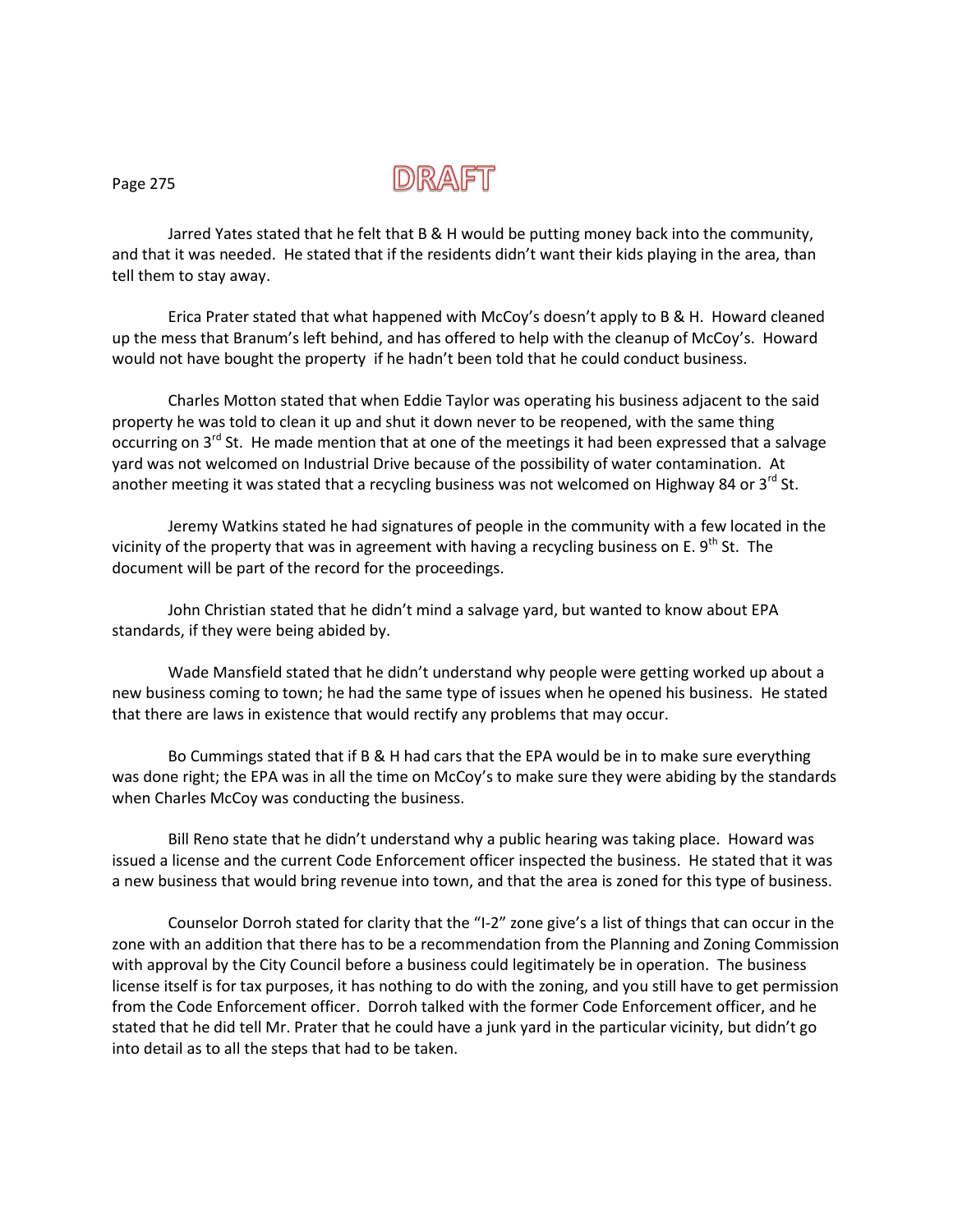Gene Tarpley stated that a lot of the people depend on the salvage yard that can't get to Kennett; the business is needed.

Ella Coleman stated that she didn't have a problem with the salvage yard, but didn't want it at the location of E.  $9<sup>th</sup>$ . She mentioned that there had been salvage yard at the same location for years andnothing was ever said, but when Eddie Taylor had his business there he was told to shut it down. She stated why not have the salvage yard somewhere on the West side of town.

Ronnie Prater stated that he was tired of riding around and seeing junk in the community. He stated that this was a business that would take care of the problem and that it would be well regulated.

Steve Motton stated that he didn't think it was right for a salvage yard to be located less than 50 ft. from public housing and a block away from French Park. He stated that it was enough blight on the East side; he commended the City of the cleanup of vegetation and debris. He submitted a petition of over 200 signatures of residents on the East side of town declaring that they do not want a salvage yard on E. 9<sup>th</sup> St. Steve also mentioned the study that was done after the tornado and McCoy's Salvage yard was declared an environmental nightmare.

Lance Mansfield stated that he has lived near a dump sit for years on S. Ward and never complained because the City needs it, and the city needs a recycling business.

Joe Prather stated he has lived across from the aforementioned property for 15 years and it has always been unkept. When Branum's got the property they didn't keep the property up, but Howard came in and cleaned the property up. Before B & H acquired the property, someone else had it and was dumping raw sewage, they complained about it and nothing was done.

Laveta Lockridge stated with everything being contained inside the building she would be fine with the business given the mistakes made by the City. Her request would be to have better fencing.

There were second calls for any additional discussion, which was more of the same. There was discussion of Howard Prater helping getting McCoy's cleaned up for the use of their scale. Accountability in regards to the City enforcing their laws was brought up. Charles Motton mentioned that the City could produce revenue and jobs if they chose to get into recycling perhaps at the old Brown Shoe building. Charles also suggested that the City have the meetings videotaped for transparency.

Counselor Dorroh stated that a business license is essentially for tax purposes to show that you can conduct a business it does not say that this location is permissible or takes place of the zoning laws. Discussion was also with the possibility of the City assisting Howard Prater in finding another location if it comes to him shutting his business down.

Gladys Hood read a letter from Councilperson Hood because of his inability to attend the meeting. Mrs. Hood stated that she believed that there was a way that if we put our heads together that we could come up with a solution that would benefit all parties. The letter stated Councilperson Hood's concern of having another eyesore in the community. He stated that the salvage yard could be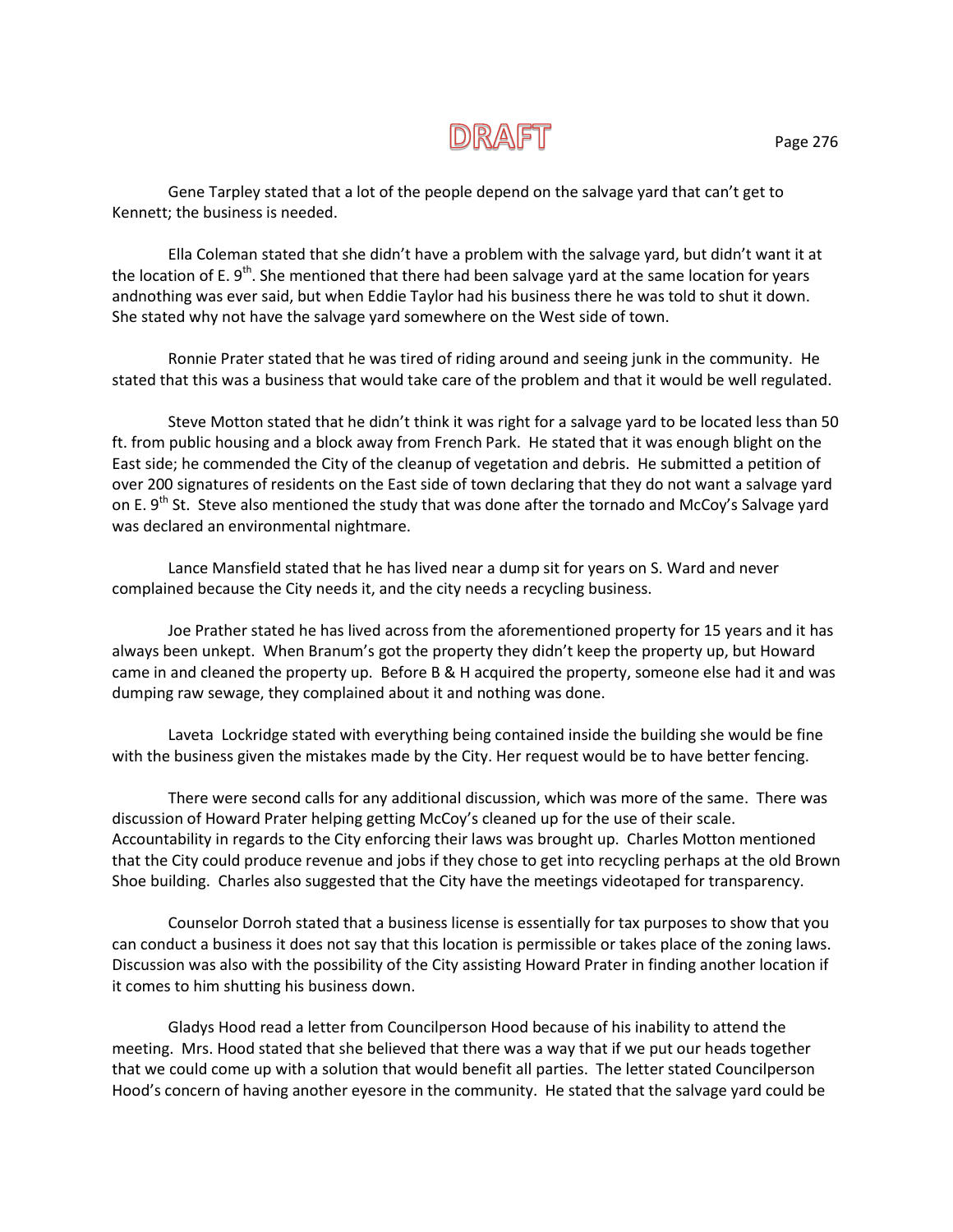

located on Industrial Dr. far enough away from our water wells for any possibility of contamination. He went on to say that if he was in attendance and if a vote took place, he would have to vote no.

With no further discussion to come before the Council, the Public Hearing was closed with the start of the regular meeting.

#### **CITY OF CARUTHERSVILLE MARCH 21**, **2016**

Be it remembered the Council of the City of Caruthersville met in regular session on Monday, March 21, 2016 at 5:00 p.m. in the Council room of the Municipal Building at which time and place the following were present:

| Mike McGraw           | Mayor                 |
|-----------------------|-----------------------|
| <b>Takella Motton</b> | <b>City Clerk</b>     |
| Lawrence Dorroh       | <b>City Counselor</b> |
| Tony Jones            | Sergeant at Arms      |
| Cheek                 | Councilperson         |
| Hood (Absent)         | Councilperson         |
| Merideth              | Councilperson         |
| Harmon                | Councilperson         |
| Rodgers               | Councilperson         |
| Duckworth             | Councilperson         |
| <b>Bullington</b>     | Councilperson         |
| Cartee                | Councilperson         |
|                       |                       |

The number of members necessary to consider a quorum being present, the Mayor called the meeting to order and announced the meeting was in session for the transaction of business.

The first order of business was the approval of the March 7, 2016 regular minutes. Councilperson Rodgers motion to approve, second by Councilperson Duckworth, which resulted in the following vote:

| Cheek     | Yes | Merideth          | Yes |
|-----------|-----|-------------------|-----|
| Harmon    | Yes | Rodgers           | Yes |
| Duckworth | Yes | <b>Bullington</b> | Yes |
| Cartee    | Yes |                   |     |

The next order of business was the approval of the closed session minutes. Councilperson Harmon motion to approve, second by Councilperson Duckworth, which resulted in the following vote:

| Cheek  | Yes | Merideth | <b>Yes</b> |
|--------|-----|----------|------------|
| Harmon | Yes | Rodgers  | Yes        |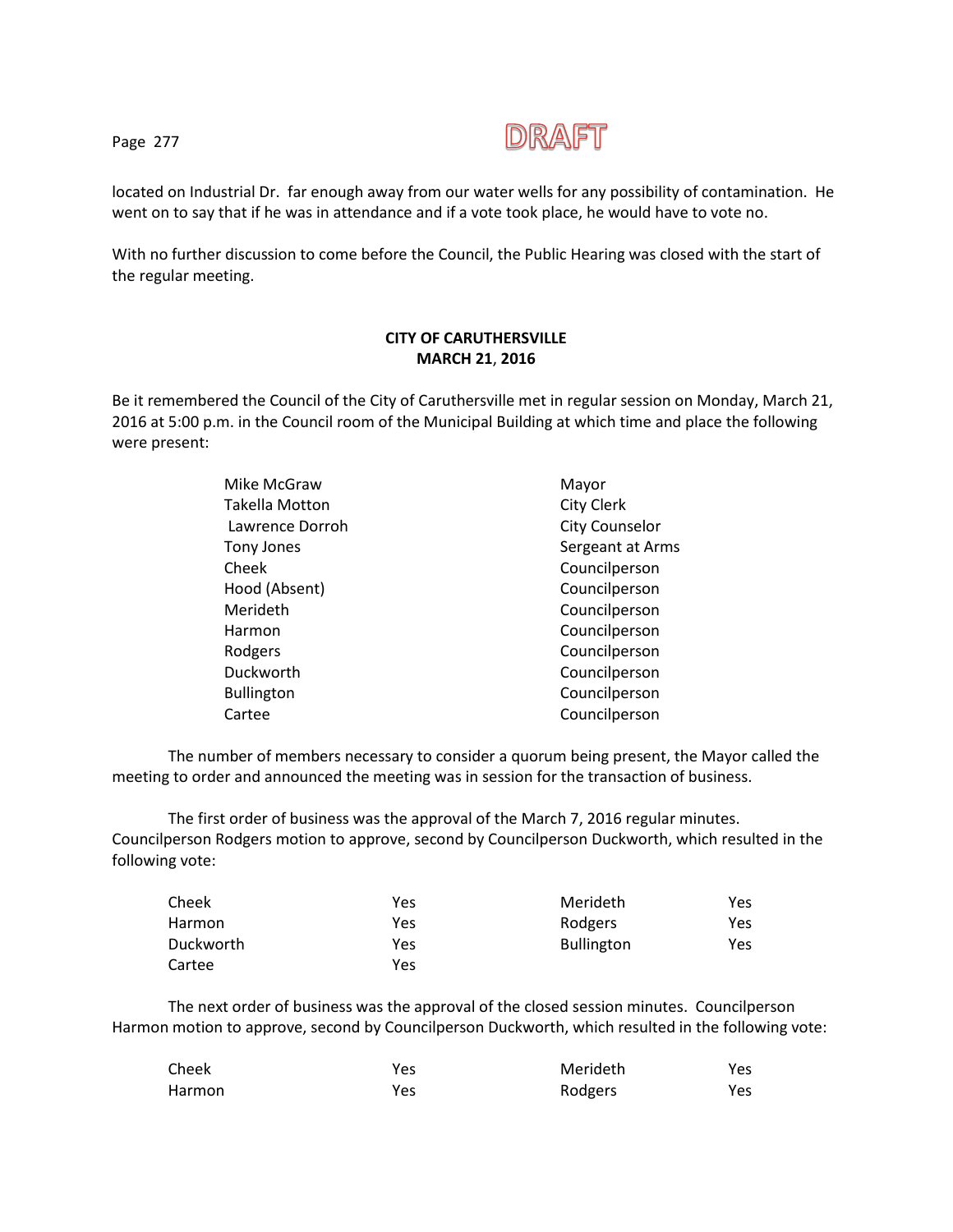| <b>Duckworth</b> | Yes | <b>Bullington</b> | Yes |
|------------------|-----|-------------------|-----|
| Cartee           | Yes |                   |     |

Councilperson Cheek motion to approve reports and bills, second by Councilperson Bullington, which resulted in the following vote:

| Cheek         | Yes | Merideth          | Yes |
|---------------|-----|-------------------|-----|
| <b>Harmon</b> | Yes | Rodgers           | Yes |
| Duckworth     | Yes | <b>Bullington</b> | Yes |
| Cartee        | Yes |                   |     |

Presentation of petitions, letters, and other communications; received a letter requesting a license for the use of the American Legion field. The American Legion would be named on the City's insurance policy. The school has a lease agreement with the American Legion. Councilperson Bullington motion to table the drafting of the license until further discussion, second by Councilperson Cheek, which resulted in the following vote:

| Cheek     | Yes | Merideth          | Yes |
|-----------|-----|-------------------|-----|
| Harmon    | Yes | Rodgers           | Yes |
| Duckworth | Yes | <b>Bullington</b> | Yes |
| Cartee    | Yes |                   |     |

Unfinished business; the lease was revised for Medic 1 stating that the lessor would waive the rental agreement of \$300/mo. with the lessee. The improvements of the rest room facilities will be paid from the waived rental agreement, which would be waived from April 1, 2016 through March 31, 2017. The monthly payments would resume on April 1, 2017 from the lessee to the lessor. Councilperson Bullington motion to accept the revised lease agreement, second by Councilperson Rodgers, which resulted in the following vote:

| Cheek     | Yes | Merideth          | Yes  |
|-----------|-----|-------------------|------|
| Harmon    | Yes | Rodgers           | Yes  |
| Duckworth | Yes | <b>Bullington</b> | Yes. |
| Cartee    | Yes |                   |      |

Mayor's report; in order for the trash to be picked up it has to be in the totes, there's only one person driving the truck, and the arm lift on the truck picks up the tote. There was a lot of lead way before the truck was in use with the lift, but it was made known that this would not always be the case. It will be publicized through all possible mediums that trash will only be picked up if it's in the tote. The community wide Easter Egg Hunt will be at French Park, Saturday, March 26, 2016 at 11:30 a.m. The ages are from 2 to 12 years old, and you must be preregistered. Ben Baker, John Buchannan, and friends are hosting the event.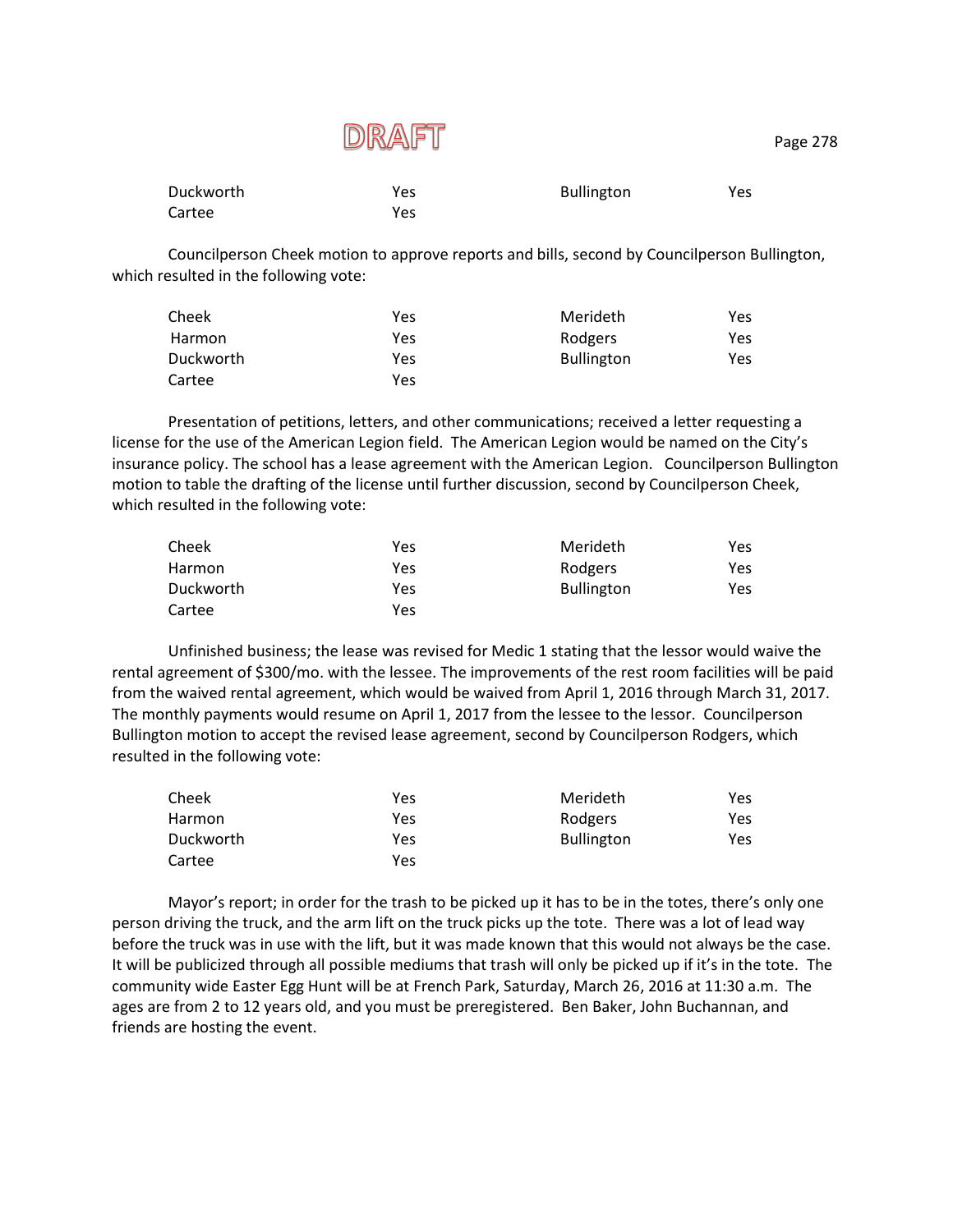## D)R/AFT

The Mayor appointed Emma Campbell to the Tree Board, and asked for approval of the appointment. Councilperson Bullington motion to approve, second by Councilperson Harmon, which resulted in the following vote:

| Cheek     | Yes | Merideth          | Yes |
|-----------|-----|-------------------|-----|
| Harmon    | Yes | Rodgers           | Yes |
| Duckworth | Yes | <b>Bullington</b> | Yes |
| Cartee    | Yes |                   |     |

The Mayor also reported that Jason Simpson will start the drainage project Tuesday, March 22, 2016. The first section, section A will be Bell and  $10^{th}$  to E.  $13^{th}$ . Section B will be from E.  $15^{th}$  St to the Brown Shoe ditch. There were four revisions to the utility billing. Councilperson Rodgers motion for the water bill changes to be approved, second by Councilperson Merideth, which resulted in the following:

| Cheek            | Yes | Merideth          | Yes     |
|------------------|-----|-------------------|---------|
| Harmon           | Yes | Rodgers           | Yes     |
| <b>Duckworth</b> | Yes | <b>Bullington</b> | Abstain |
| Cartee           | Yes |                   |         |

When the City opens a fire hydrant, the water will be brown or red for a short period of time; you can run it until it's clear. The City Collector's salary has been \$16,377.12 annually for 12 years. There's an ordinance in place for a 1.5 percent increase, if it's done for 12 years the salary would be \$19,580, or it could be done at a modest level. Councilperson Cartee motion to keep the salary the same, second by Councilperson Harmon, which resulted in the following vote:

| Cheek     | Yes | Merideth          | Yes. |
|-----------|-----|-------------------|------|
| Harmon    | Yes | Rodgers           | Yes. |
| Duckworth | Yes | <b>Bullington</b> | Yes. |
| Cartee    | Yes |                   |      |

The Mayor received the Brownsfield application from the DNR, which will be a lengthy process that requires patience and cooperation from interested parties. The process has not started, but hopes to have more information by the next meeting.

Tony Jones reported that the police department is addressing the issues on E. 12<sup>th</sup> and E. 13<sup>th</sup> St. that were brought up at the last meeting.

Nick Cartee reported fire calls from March 14, 2016 through March 21, 2016. March 14, 2016 there was a fire call for a vehicle on fire on Vest; March 17, fire call on Church Rd. at Cottonwood Baptist Church; and on March 19, fire call on County Rd 363 for medical assistance requested by Medic 1. Tornado drills were held March 17, 2016 at all three schools. The training for the month of March is the Pipeline Safety Awareness & Emergency Response program being held at the Caruthersville Community Center.

Page 279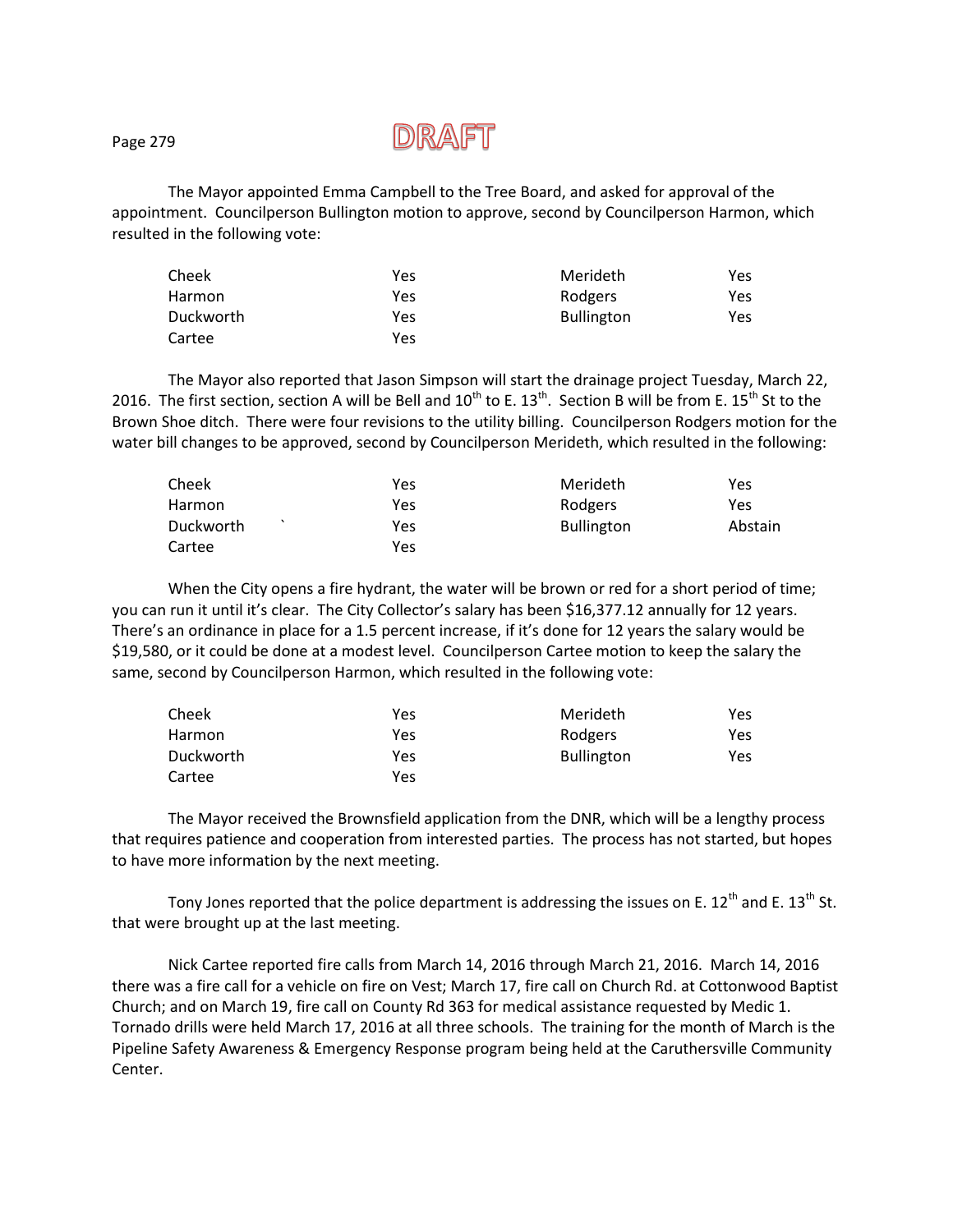# **DRAFT**

Paul Shaw reported that John Chittenden had sent the engineering contract for the Bunge Project to do the design work of the sewer. The engineering contract has already been budgeted for the amount of \$5,000. Councilperson Merideth motion to approve the contract, second by Councilperson Harmon, which resulted in the following vote:

| Cheek     | Yes | Merideth          | Yes |
|-----------|-----|-------------------|-----|
| Harmon    | Yes | Rodgers           | Yes |
| Duckworth | Yes | <b>Bullington</b> | Yes |
| Cartee    | YeS |                   |     |

The bids for the rotor replacement have come in, the equipment has been paid for, and the work itself will be the next payment schedule. MODOT permits for Truman and S. Ward have been received. The E.  $10^{th}$  St. Project in which a 6 inch line collapsed, comprise of six houses without sewer. The project will be tagged onto the Magnolia Project. Councilperson Bullington recommended taking the \$23,990 out of the Sewer Extension and the remaining out of the Sales Tax for paving for what Terry Rushing has underway. The total for the project would be for \$44,000 for the budget amendment. Councilperson Duckworth motion for the approval of the project, second by Councilperson Merideth which resulted in the following vote:

| Cheek     | Yes | Merideth          | Yes |
|-----------|-----|-------------------|-----|
| Harmon    | Yes | Rodgers           | Yes |
| Duckworth | Yes | <b>Bullington</b> | Yes |
| Cartee    | Yes |                   |     |

Paul Shaw also reported that the 18<sup>th</sup> and Lincoln St. sewer line collapsed, a crew came in to clean up. The street caved during the process of the flushing, which most of it got cleaned out. Someone would have to come in to fix the problem, it has been patched before. Richard Lee stated that it would have to be looked at from manhole to manhole to make sure it's done correctly.

Councilperson Rodgers had a request from Jimmy Hibbler concerning the vehicles that have gone through his fence on several occasions. He wanted to know if the City could put up a barrier or reflectors to caution against any further damage to his fence. The Street department will be notified of the dead end street in which vehicles have a tendency to go straight through.

Keith Davis reported that the basketball season was over, and the baseball season sign ups have ended with 250 signed on. Councilperson Rodgers asked if there could be a handball court considered for French Park. Keith will be looking into how it can take place. Umpires are needed for the baseball season, and Keith can be contacted if anyone is interested.

Teresa Tidwell passed out a leaflet of the books that are being given away by the Library each month. Library cards are free for residents of the City, it is \$10 per family per year if you have a city address and live outside of the city limits.